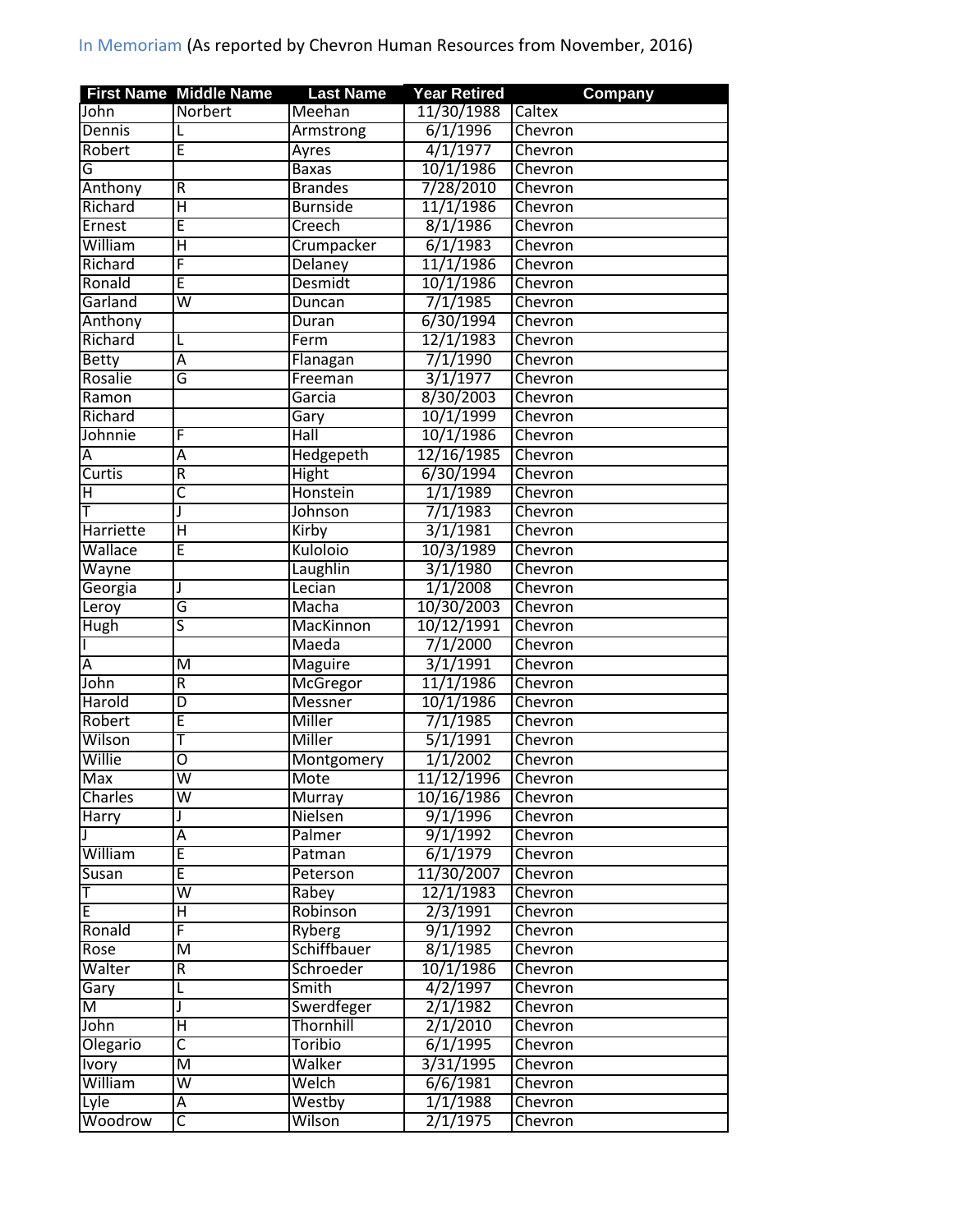| Daniel           | C                       | <b>Beets</b>           | 2/1/1994   | Getty  |
|------------------|-------------------------|------------------------|------------|--------|
| <b>Stuart</b>    | $\overline{P}$          | Carney                 | 10/1/1984  | Getty  |
| Marcus           | J                       | Epperson               | 1/1/1990   | Getty  |
| Billy            | G                       | Francis                | 2/1/1984   | Getty  |
| Anthony          | $\overline{D}$          | Lirette                | 1/1/1990   | Getty  |
| Benjamin         | F                       | <b>McCartney</b>       | 1/1/1984   | Getty  |
| Wesley           | Ā                       | Pletcher               | 9/1/1994   | Getty  |
| Gordon           | W                       | Young                  | 4/2/2015   | Getty  |
| Donald           |                         | <b>Balzer</b>          | 7/15/1983  | Gulf   |
| Joseph           | Α                       | <b>Bruno</b>           | 1/1/1986   | Gulf   |
| James            | J                       | Cavanaugh              | 7/1/1985   | Gulf   |
| James            | т                       | Cox                    | 12/23/1991 | Gulf   |
| Jan              | $\overline{\mathsf{w}}$ | Credeur                | 3/1/1985   | Gulf   |
| Gerald           | $\overline{\mathsf{C}}$ | Cunningham             | 11/1/1992  | Gulf   |
| Oscar            | G                       | Doughty                | 12/1/1986  | Gulf   |
| George           | $\overline{\mathsf{M}}$ | <b>Drake</b>           | 7/12/1986  | Gulf   |
| Harry            | $\overline{\mathsf{T}}$ | Edwards                | 7/1/1983   | Gulf   |
| Raymond          | $\overline{\mathsf{c}}$ | Edwards                | 2/1/1982   | Gulf   |
| Josephine        |                         | Fiammi                 | 6/1/1990   | Gulf   |
| Claude           | ${\sf R}$               | Floyd                  | 2/1/1985   | Gulf   |
| Ouida            | 5                       | Foster                 | 10/1/1982  | Gulf   |
| William          | $\overline{\mathsf{w}}$ | Fry                    | 6/30/1994  | Gulf   |
| Paul             | E                       | Gallagher              | 4/1/1986   | Gulf   |
| David            | E                       | Gulley                 | 7/1/1985   | Gulf   |
| David            | L                       | Jacoby                 | 1/1/1989   | Gulf   |
| Richard          | D                       | Jones                  | 8/1/1983   | Gulf   |
| Nicholas         | J                       | Kardos                 | 6/1/1986   | Gulf   |
| Stephen          | $\overline{P}$          | Keith                  | 2/18/1998  | Gulf   |
|                  | E                       | Killion                | 6/2/1982   | Gulf   |
| Coy<br>Kee       | $\overline{\mathsf{H}}$ |                        | 11/1/1992  | Gulf   |
| Alexander        | Ē                       | Lee                    | 11/1/1992  | Gulf   |
|                  | $\overline{\mathsf{M}}$ | Lord<br><b>Mullins</b> | 2/1/1985   | Gulf   |
| Margie<br>Harold |                         |                        |            | Gulf   |
| Marshall         | A<br>Ē                  | Ott                    | 10/2/1971  |        |
|                  |                         | Pogue                  | 9/1/1995   | Gulf   |
| Frances          | R<br>$\overline{B}$     | Prascsak               | 4/2/1974   | Gulf   |
| O                |                         | Puckett                | 7/1/1986   | Gulf   |
| Riley            |                         | Rand                   | 5/31/1997  | Gulf   |
| Edna             | M                       | Retort                 | 10/1/1982  | Gulf   |
| Raymond          | D                       | Shelton                | 10/1/1986  | Gulf   |
| <b>Douglas</b>   | E                       | Stark                  | 12/1/1985  | Gulf   |
| Dante            | J                       | Tabacchi               | 3/2/1974   | Gulf   |
| Lloyd            | J                       | Thibodaux              | 8/1/1999   | Gulf   |
| John             | $\overline{\mathsf{W}}$ | Vanderbeck             | 6/1/1985   | Gulf   |
| Gabriel          |                         | <b>Villanueva</b>      | 2/27/1995  | Gulf   |
| Mary             |                         | Wille                  | 1/1/1982   | Gulf   |
| <b>James</b>     | E                       | <b>Bergeson</b>        | 1/1/1994   | Texaco |
| Charles          | $\overline{\mathsf{W}}$ | <b>Bogutzki</b>        | 10/1/1983  | Texaco |
| Ricky            |                         | <b>Bourne</b>          | 5/28/2014  | Texaco |
| James            | Α                       | <b>Brewer</b>          | 12/1/1981  | Texaco |
|                  |                         |                        |            | Texaco |
| Laura            | O                       | <b>Buck</b>            | 5/1/1982   |        |
| <b>Thomas</b>    | R                       | Cangelosi              | 9/1/2003   | Texaco |
| <b>Thomas</b>    | L                       | Clark                  | 9/1/1994   | Texaco |
| Ronald           | А                       | Curatolo               | 6/1/1987   | Texaco |
| Irving           | $\overline{\mathsf{P}}$ | <b>Daigle</b>          | 10/1/1989  | Texaco |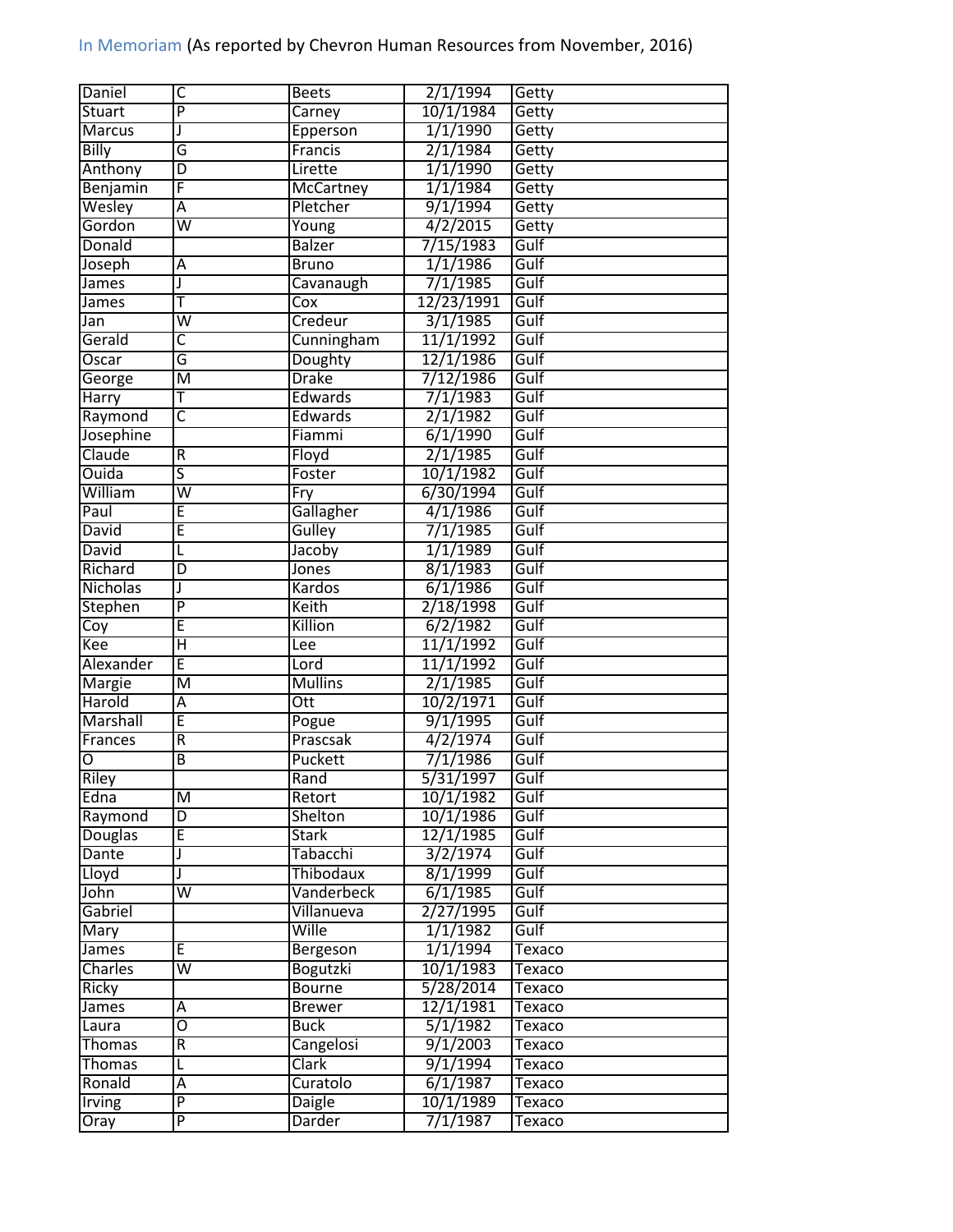| 11/1/1994<br>W<br>James<br>Decuir<br>Texaco<br>$\overline{P}$<br>12/1/1988<br>Dimiceli<br>James<br>Texaco<br>3/1/2002<br>Lawrence<br>Ā<br>Enokson<br>Texaco<br>William<br>6/1/1981<br>A<br>Fann<br>Texaco<br>Ē<br><b>Malian</b><br>1/1/1998<br>Fletcher<br>Texaco<br>5/1/1986<br>Foster<br>D<br>L<br>Texaco<br>Gilman<br>1/1/1994<br><b>Bruce</b><br>Texaco<br>9/1/1982<br>Harold<br>$\overline{\mathsf{w}}$<br>Grove<br><b>Texaco</b><br>Hutchinson<br>12/1/1983<br>Joseph<br>Texaco<br>J<br>Joseph<br>$\overline{\mathsf{M}}$<br>7/1/1979<br>Kerrigan<br>Texaco<br>Charles<br>R<br>1/1/1985<br>Kiihnl<br>Texaco<br>Donald<br><b>Kissane</b><br>3/1/1994<br>J<br>Texaco<br>Lafferty<br>$\overline{R}$<br>1/1/1989<br>Ken<br>Texaco<br>4/1/1999<br>Charles<br>R<br>Larrison<br>Texaco<br>7/1/1995<br>Michael<br>D<br>Texaco<br>Lyons<br>1/1/1985<br>Luis<br><b>Marques</b><br>Jose<br>Texaco<br>1/1/1993<br><b>Martin</b><br>Robert<br>Ā<br>Texaco<br>$\overline{\mathsf{R}}$<br><b>Milligan</b><br>6/1/1982<br>George<br>Texaco<br>$\overline{\mathsf{c}}$<br>O'Reilly<br>7/1/1984<br>Muriel<br>Texaco<br>$\overline{\mathsf{w}}$<br>6/1/1982<br>Arthur<br>Otterbach<br>Texaco<br>$\overline{\mathsf{w}}$<br>1/1/1993<br>Godfrey<br>Peters<br>Texaco<br>1/1/1993<br>$\overline{\mathsf{H}}$<br>Don<br>Pitcher<br>Texaco<br>$\overline{\mathsf{w}}$<br>1/1/1989<br>Frank<br>Pratt<br>Texaco<br>Ē<br>3/1/1981<br>Redmon<br>Iva<br>Texaco<br><b>Martin</b><br>12/1/1984<br>Richard<br>Texaco<br>5/1/1977<br>Clara<br>Ritter<br>L<br>Texaco<br>$\overline{R}$<br>9/1/1982<br>Scott<br>Texaco<br>James<br>Η<br>Seidl<br>7/1/1980<br>Charles<br>Texaco<br>Patrick<br>Simon<br>4/1/1997<br>J<br>Texaco<br>1/1/1989<br><b>Simon</b><br>Raleigh<br>J<br>Texaco<br>Leland<br>1/1/1987<br>Southwick<br>Texaco<br>Jerald<br>E<br>Stone<br>1/1/1991<br>Texaco<br>Warner<br>$\overline{R}$<br>6/1/1976<br>Tarkington<br>Texaco<br>Robert<br>R<br>3/1/1995<br>Texaco<br>Taylor<br>Richard<br>Т<br>1/1/1987<br><b>Tracy</b><br>Texaco<br>F<br>10/1/1982<br>Texaco<br>Richard<br><b>Turpin</b><br>Vanderford<br>12/1/1987<br>R<br>James<br>Texaco<br>Walker<br>1/1/1989<br>J<br>James<br>Texaco<br>Ή<br><b>Wallis</b><br>1/1/1989<br>Joseph<br>Texaco<br>Wiedenhoff<br>10/1/1982<br>John<br>Texaco<br>Marvin<br><b>Williams</b><br>12/1/1983<br>Α<br>Texaco<br>11/1/1998<br>$\overline{A}$<br>Woods<br>Patricia<br>Texaco<br>Ē<br>8/14/1977<br>Unocal<br><b>Barnes</b><br>Larry<br>5/31/1985<br>Η<br>Johnny<br><b>Bird</b><br>Unocal<br>11/30/1989<br>Carlson<br>Robert<br>$\overline{\mathsf{M}}$<br>Unocal<br>G<br>Claypool<br>6/30/1986<br>Unocal<br>6/30/1970<br>$\overline{R}$<br>Fiecoat<br>George<br>Unocal |  |
|----------------------------------------------------------------------------------------------------------------------------------------------------------------------------------------------------------------------------------------------------------------------------------------------------------------------------------------------------------------------------------------------------------------------------------------------------------------------------------------------------------------------------------------------------------------------------------------------------------------------------------------------------------------------------------------------------------------------------------------------------------------------------------------------------------------------------------------------------------------------------------------------------------------------------------------------------------------------------------------------------------------------------------------------------------------------------------------------------------------------------------------------------------------------------------------------------------------------------------------------------------------------------------------------------------------------------------------------------------------------------------------------------------------------------------------------------------------------------------------------------------------------------------------------------------------------------------------------------------------------------------------------------------------------------------------------------------------------------------------------------------------------------------------------------------------------------------------------------------------------------------------------------------------------------------------------------------------------------------------------------------------------------------------------------------------------------------------------------------------------------------------------------------------------------------------------------------------------------------------------------------------------------------------------------------------------------------------------------------------------------------------------------------------------------------------------------------------------------------------------------------------------------------------------------------------------------------------------------------------------------------------------------------------------------------------------------|--|
|                                                                                                                                                                                                                                                                                                                                                                                                                                                                                                                                                                                                                                                                                                                                                                                                                                                                                                                                                                                                                                                                                                                                                                                                                                                                                                                                                                                                                                                                                                                                                                                                                                                                                                                                                                                                                                                                                                                                                                                                                                                                                                                                                                                                                                                                                                                                                                                                                                                                                                                                                                                                                                                                                                    |  |
|                                                                                                                                                                                                                                                                                                                                                                                                                                                                                                                                                                                                                                                                                                                                                                                                                                                                                                                                                                                                                                                                                                                                                                                                                                                                                                                                                                                                                                                                                                                                                                                                                                                                                                                                                                                                                                                                                                                                                                                                                                                                                                                                                                                                                                                                                                                                                                                                                                                                                                                                                                                                                                                                                                    |  |
|                                                                                                                                                                                                                                                                                                                                                                                                                                                                                                                                                                                                                                                                                                                                                                                                                                                                                                                                                                                                                                                                                                                                                                                                                                                                                                                                                                                                                                                                                                                                                                                                                                                                                                                                                                                                                                                                                                                                                                                                                                                                                                                                                                                                                                                                                                                                                                                                                                                                                                                                                                                                                                                                                                    |  |
|                                                                                                                                                                                                                                                                                                                                                                                                                                                                                                                                                                                                                                                                                                                                                                                                                                                                                                                                                                                                                                                                                                                                                                                                                                                                                                                                                                                                                                                                                                                                                                                                                                                                                                                                                                                                                                                                                                                                                                                                                                                                                                                                                                                                                                                                                                                                                                                                                                                                                                                                                                                                                                                                                                    |  |
|                                                                                                                                                                                                                                                                                                                                                                                                                                                                                                                                                                                                                                                                                                                                                                                                                                                                                                                                                                                                                                                                                                                                                                                                                                                                                                                                                                                                                                                                                                                                                                                                                                                                                                                                                                                                                                                                                                                                                                                                                                                                                                                                                                                                                                                                                                                                                                                                                                                                                                                                                                                                                                                                                                    |  |
|                                                                                                                                                                                                                                                                                                                                                                                                                                                                                                                                                                                                                                                                                                                                                                                                                                                                                                                                                                                                                                                                                                                                                                                                                                                                                                                                                                                                                                                                                                                                                                                                                                                                                                                                                                                                                                                                                                                                                                                                                                                                                                                                                                                                                                                                                                                                                                                                                                                                                                                                                                                                                                                                                                    |  |
|                                                                                                                                                                                                                                                                                                                                                                                                                                                                                                                                                                                                                                                                                                                                                                                                                                                                                                                                                                                                                                                                                                                                                                                                                                                                                                                                                                                                                                                                                                                                                                                                                                                                                                                                                                                                                                                                                                                                                                                                                                                                                                                                                                                                                                                                                                                                                                                                                                                                                                                                                                                                                                                                                                    |  |
|                                                                                                                                                                                                                                                                                                                                                                                                                                                                                                                                                                                                                                                                                                                                                                                                                                                                                                                                                                                                                                                                                                                                                                                                                                                                                                                                                                                                                                                                                                                                                                                                                                                                                                                                                                                                                                                                                                                                                                                                                                                                                                                                                                                                                                                                                                                                                                                                                                                                                                                                                                                                                                                                                                    |  |
|                                                                                                                                                                                                                                                                                                                                                                                                                                                                                                                                                                                                                                                                                                                                                                                                                                                                                                                                                                                                                                                                                                                                                                                                                                                                                                                                                                                                                                                                                                                                                                                                                                                                                                                                                                                                                                                                                                                                                                                                                                                                                                                                                                                                                                                                                                                                                                                                                                                                                                                                                                                                                                                                                                    |  |
|                                                                                                                                                                                                                                                                                                                                                                                                                                                                                                                                                                                                                                                                                                                                                                                                                                                                                                                                                                                                                                                                                                                                                                                                                                                                                                                                                                                                                                                                                                                                                                                                                                                                                                                                                                                                                                                                                                                                                                                                                                                                                                                                                                                                                                                                                                                                                                                                                                                                                                                                                                                                                                                                                                    |  |
|                                                                                                                                                                                                                                                                                                                                                                                                                                                                                                                                                                                                                                                                                                                                                                                                                                                                                                                                                                                                                                                                                                                                                                                                                                                                                                                                                                                                                                                                                                                                                                                                                                                                                                                                                                                                                                                                                                                                                                                                                                                                                                                                                                                                                                                                                                                                                                                                                                                                                                                                                                                                                                                                                                    |  |
|                                                                                                                                                                                                                                                                                                                                                                                                                                                                                                                                                                                                                                                                                                                                                                                                                                                                                                                                                                                                                                                                                                                                                                                                                                                                                                                                                                                                                                                                                                                                                                                                                                                                                                                                                                                                                                                                                                                                                                                                                                                                                                                                                                                                                                                                                                                                                                                                                                                                                                                                                                                                                                                                                                    |  |
|                                                                                                                                                                                                                                                                                                                                                                                                                                                                                                                                                                                                                                                                                                                                                                                                                                                                                                                                                                                                                                                                                                                                                                                                                                                                                                                                                                                                                                                                                                                                                                                                                                                                                                                                                                                                                                                                                                                                                                                                                                                                                                                                                                                                                                                                                                                                                                                                                                                                                                                                                                                                                                                                                                    |  |
|                                                                                                                                                                                                                                                                                                                                                                                                                                                                                                                                                                                                                                                                                                                                                                                                                                                                                                                                                                                                                                                                                                                                                                                                                                                                                                                                                                                                                                                                                                                                                                                                                                                                                                                                                                                                                                                                                                                                                                                                                                                                                                                                                                                                                                                                                                                                                                                                                                                                                                                                                                                                                                                                                                    |  |
|                                                                                                                                                                                                                                                                                                                                                                                                                                                                                                                                                                                                                                                                                                                                                                                                                                                                                                                                                                                                                                                                                                                                                                                                                                                                                                                                                                                                                                                                                                                                                                                                                                                                                                                                                                                                                                                                                                                                                                                                                                                                                                                                                                                                                                                                                                                                                                                                                                                                                                                                                                                                                                                                                                    |  |
|                                                                                                                                                                                                                                                                                                                                                                                                                                                                                                                                                                                                                                                                                                                                                                                                                                                                                                                                                                                                                                                                                                                                                                                                                                                                                                                                                                                                                                                                                                                                                                                                                                                                                                                                                                                                                                                                                                                                                                                                                                                                                                                                                                                                                                                                                                                                                                                                                                                                                                                                                                                                                                                                                                    |  |
|                                                                                                                                                                                                                                                                                                                                                                                                                                                                                                                                                                                                                                                                                                                                                                                                                                                                                                                                                                                                                                                                                                                                                                                                                                                                                                                                                                                                                                                                                                                                                                                                                                                                                                                                                                                                                                                                                                                                                                                                                                                                                                                                                                                                                                                                                                                                                                                                                                                                                                                                                                                                                                                                                                    |  |
|                                                                                                                                                                                                                                                                                                                                                                                                                                                                                                                                                                                                                                                                                                                                                                                                                                                                                                                                                                                                                                                                                                                                                                                                                                                                                                                                                                                                                                                                                                                                                                                                                                                                                                                                                                                                                                                                                                                                                                                                                                                                                                                                                                                                                                                                                                                                                                                                                                                                                                                                                                                                                                                                                                    |  |
|                                                                                                                                                                                                                                                                                                                                                                                                                                                                                                                                                                                                                                                                                                                                                                                                                                                                                                                                                                                                                                                                                                                                                                                                                                                                                                                                                                                                                                                                                                                                                                                                                                                                                                                                                                                                                                                                                                                                                                                                                                                                                                                                                                                                                                                                                                                                                                                                                                                                                                                                                                                                                                                                                                    |  |
|                                                                                                                                                                                                                                                                                                                                                                                                                                                                                                                                                                                                                                                                                                                                                                                                                                                                                                                                                                                                                                                                                                                                                                                                                                                                                                                                                                                                                                                                                                                                                                                                                                                                                                                                                                                                                                                                                                                                                                                                                                                                                                                                                                                                                                                                                                                                                                                                                                                                                                                                                                                                                                                                                                    |  |
|                                                                                                                                                                                                                                                                                                                                                                                                                                                                                                                                                                                                                                                                                                                                                                                                                                                                                                                                                                                                                                                                                                                                                                                                                                                                                                                                                                                                                                                                                                                                                                                                                                                                                                                                                                                                                                                                                                                                                                                                                                                                                                                                                                                                                                                                                                                                                                                                                                                                                                                                                                                                                                                                                                    |  |
|                                                                                                                                                                                                                                                                                                                                                                                                                                                                                                                                                                                                                                                                                                                                                                                                                                                                                                                                                                                                                                                                                                                                                                                                                                                                                                                                                                                                                                                                                                                                                                                                                                                                                                                                                                                                                                                                                                                                                                                                                                                                                                                                                                                                                                                                                                                                                                                                                                                                                                                                                                                                                                                                                                    |  |
|                                                                                                                                                                                                                                                                                                                                                                                                                                                                                                                                                                                                                                                                                                                                                                                                                                                                                                                                                                                                                                                                                                                                                                                                                                                                                                                                                                                                                                                                                                                                                                                                                                                                                                                                                                                                                                                                                                                                                                                                                                                                                                                                                                                                                                                                                                                                                                                                                                                                                                                                                                                                                                                                                                    |  |
|                                                                                                                                                                                                                                                                                                                                                                                                                                                                                                                                                                                                                                                                                                                                                                                                                                                                                                                                                                                                                                                                                                                                                                                                                                                                                                                                                                                                                                                                                                                                                                                                                                                                                                                                                                                                                                                                                                                                                                                                                                                                                                                                                                                                                                                                                                                                                                                                                                                                                                                                                                                                                                                                                                    |  |
|                                                                                                                                                                                                                                                                                                                                                                                                                                                                                                                                                                                                                                                                                                                                                                                                                                                                                                                                                                                                                                                                                                                                                                                                                                                                                                                                                                                                                                                                                                                                                                                                                                                                                                                                                                                                                                                                                                                                                                                                                                                                                                                                                                                                                                                                                                                                                                                                                                                                                                                                                                                                                                                                                                    |  |
|                                                                                                                                                                                                                                                                                                                                                                                                                                                                                                                                                                                                                                                                                                                                                                                                                                                                                                                                                                                                                                                                                                                                                                                                                                                                                                                                                                                                                                                                                                                                                                                                                                                                                                                                                                                                                                                                                                                                                                                                                                                                                                                                                                                                                                                                                                                                                                                                                                                                                                                                                                                                                                                                                                    |  |
|                                                                                                                                                                                                                                                                                                                                                                                                                                                                                                                                                                                                                                                                                                                                                                                                                                                                                                                                                                                                                                                                                                                                                                                                                                                                                                                                                                                                                                                                                                                                                                                                                                                                                                                                                                                                                                                                                                                                                                                                                                                                                                                                                                                                                                                                                                                                                                                                                                                                                                                                                                                                                                                                                                    |  |
|                                                                                                                                                                                                                                                                                                                                                                                                                                                                                                                                                                                                                                                                                                                                                                                                                                                                                                                                                                                                                                                                                                                                                                                                                                                                                                                                                                                                                                                                                                                                                                                                                                                                                                                                                                                                                                                                                                                                                                                                                                                                                                                                                                                                                                                                                                                                                                                                                                                                                                                                                                                                                                                                                                    |  |
|                                                                                                                                                                                                                                                                                                                                                                                                                                                                                                                                                                                                                                                                                                                                                                                                                                                                                                                                                                                                                                                                                                                                                                                                                                                                                                                                                                                                                                                                                                                                                                                                                                                                                                                                                                                                                                                                                                                                                                                                                                                                                                                                                                                                                                                                                                                                                                                                                                                                                                                                                                                                                                                                                                    |  |
|                                                                                                                                                                                                                                                                                                                                                                                                                                                                                                                                                                                                                                                                                                                                                                                                                                                                                                                                                                                                                                                                                                                                                                                                                                                                                                                                                                                                                                                                                                                                                                                                                                                                                                                                                                                                                                                                                                                                                                                                                                                                                                                                                                                                                                                                                                                                                                                                                                                                                                                                                                                                                                                                                                    |  |
|                                                                                                                                                                                                                                                                                                                                                                                                                                                                                                                                                                                                                                                                                                                                                                                                                                                                                                                                                                                                                                                                                                                                                                                                                                                                                                                                                                                                                                                                                                                                                                                                                                                                                                                                                                                                                                                                                                                                                                                                                                                                                                                                                                                                                                                                                                                                                                                                                                                                                                                                                                                                                                                                                                    |  |
|                                                                                                                                                                                                                                                                                                                                                                                                                                                                                                                                                                                                                                                                                                                                                                                                                                                                                                                                                                                                                                                                                                                                                                                                                                                                                                                                                                                                                                                                                                                                                                                                                                                                                                                                                                                                                                                                                                                                                                                                                                                                                                                                                                                                                                                                                                                                                                                                                                                                                                                                                                                                                                                                                                    |  |
|                                                                                                                                                                                                                                                                                                                                                                                                                                                                                                                                                                                                                                                                                                                                                                                                                                                                                                                                                                                                                                                                                                                                                                                                                                                                                                                                                                                                                                                                                                                                                                                                                                                                                                                                                                                                                                                                                                                                                                                                                                                                                                                                                                                                                                                                                                                                                                                                                                                                                                                                                                                                                                                                                                    |  |
|                                                                                                                                                                                                                                                                                                                                                                                                                                                                                                                                                                                                                                                                                                                                                                                                                                                                                                                                                                                                                                                                                                                                                                                                                                                                                                                                                                                                                                                                                                                                                                                                                                                                                                                                                                                                                                                                                                                                                                                                                                                                                                                                                                                                                                                                                                                                                                                                                                                                                                                                                                                                                                                                                                    |  |
|                                                                                                                                                                                                                                                                                                                                                                                                                                                                                                                                                                                                                                                                                                                                                                                                                                                                                                                                                                                                                                                                                                                                                                                                                                                                                                                                                                                                                                                                                                                                                                                                                                                                                                                                                                                                                                                                                                                                                                                                                                                                                                                                                                                                                                                                                                                                                                                                                                                                                                                                                                                                                                                                                                    |  |
|                                                                                                                                                                                                                                                                                                                                                                                                                                                                                                                                                                                                                                                                                                                                                                                                                                                                                                                                                                                                                                                                                                                                                                                                                                                                                                                                                                                                                                                                                                                                                                                                                                                                                                                                                                                                                                                                                                                                                                                                                                                                                                                                                                                                                                                                                                                                                                                                                                                                                                                                                                                                                                                                                                    |  |
|                                                                                                                                                                                                                                                                                                                                                                                                                                                                                                                                                                                                                                                                                                                                                                                                                                                                                                                                                                                                                                                                                                                                                                                                                                                                                                                                                                                                                                                                                                                                                                                                                                                                                                                                                                                                                                                                                                                                                                                                                                                                                                                                                                                                                                                                                                                                                                                                                                                                                                                                                                                                                                                                                                    |  |
|                                                                                                                                                                                                                                                                                                                                                                                                                                                                                                                                                                                                                                                                                                                                                                                                                                                                                                                                                                                                                                                                                                                                                                                                                                                                                                                                                                                                                                                                                                                                                                                                                                                                                                                                                                                                                                                                                                                                                                                                                                                                                                                                                                                                                                                                                                                                                                                                                                                                                                                                                                                                                                                                                                    |  |
|                                                                                                                                                                                                                                                                                                                                                                                                                                                                                                                                                                                                                                                                                                                                                                                                                                                                                                                                                                                                                                                                                                                                                                                                                                                                                                                                                                                                                                                                                                                                                                                                                                                                                                                                                                                                                                                                                                                                                                                                                                                                                                                                                                                                                                                                                                                                                                                                                                                                                                                                                                                                                                                                                                    |  |
|                                                                                                                                                                                                                                                                                                                                                                                                                                                                                                                                                                                                                                                                                                                                                                                                                                                                                                                                                                                                                                                                                                                                                                                                                                                                                                                                                                                                                                                                                                                                                                                                                                                                                                                                                                                                                                                                                                                                                                                                                                                                                                                                                                                                                                                                                                                                                                                                                                                                                                                                                                                                                                                                                                    |  |
|                                                                                                                                                                                                                                                                                                                                                                                                                                                                                                                                                                                                                                                                                                                                                                                                                                                                                                                                                                                                                                                                                                                                                                                                                                                                                                                                                                                                                                                                                                                                                                                                                                                                                                                                                                                                                                                                                                                                                                                                                                                                                                                                                                                                                                                                                                                                                                                                                                                                                                                                                                                                                                                                                                    |  |
|                                                                                                                                                                                                                                                                                                                                                                                                                                                                                                                                                                                                                                                                                                                                                                                                                                                                                                                                                                                                                                                                                                                                                                                                                                                                                                                                                                                                                                                                                                                                                                                                                                                                                                                                                                                                                                                                                                                                                                                                                                                                                                                                                                                                                                                                                                                                                                                                                                                                                                                                                                                                                                                                                                    |  |
|                                                                                                                                                                                                                                                                                                                                                                                                                                                                                                                                                                                                                                                                                                                                                                                                                                                                                                                                                                                                                                                                                                                                                                                                                                                                                                                                                                                                                                                                                                                                                                                                                                                                                                                                                                                                                                                                                                                                                                                                                                                                                                                                                                                                                                                                                                                                                                                                                                                                                                                                                                                                                                                                                                    |  |
|                                                                                                                                                                                                                                                                                                                                                                                                                                                                                                                                                                                                                                                                                                                                                                                                                                                                                                                                                                                                                                                                                                                                                                                                                                                                                                                                                                                                                                                                                                                                                                                                                                                                                                                                                                                                                                                                                                                                                                                                                                                                                                                                                                                                                                                                                                                                                                                                                                                                                                                                                                                                                                                                                                    |  |
|                                                                                                                                                                                                                                                                                                                                                                                                                                                                                                                                                                                                                                                                                                                                                                                                                                                                                                                                                                                                                                                                                                                                                                                                                                                                                                                                                                                                                                                                                                                                                                                                                                                                                                                                                                                                                                                                                                                                                                                                                                                                                                                                                                                                                                                                                                                                                                                                                                                                                                                                                                                                                                                                                                    |  |
|                                                                                                                                                                                                                                                                                                                                                                                                                                                                                                                                                                                                                                                                                                                                                                                                                                                                                                                                                                                                                                                                                                                                                                                                                                                                                                                                                                                                                                                                                                                                                                                                                                                                                                                                                                                                                                                                                                                                                                                                                                                                                                                                                                                                                                                                                                                                                                                                                                                                                                                                                                                                                                                                                                    |  |
|                                                                                                                                                                                                                                                                                                                                                                                                                                                                                                                                                                                                                                                                                                                                                                                                                                                                                                                                                                                                                                                                                                                                                                                                                                                                                                                                                                                                                                                                                                                                                                                                                                                                                                                                                                                                                                                                                                                                                                                                                                                                                                                                                                                                                                                                                                                                                                                                                                                                                                                                                                                                                                                                                                    |  |
|                                                                                                                                                                                                                                                                                                                                                                                                                                                                                                                                                                                                                                                                                                                                                                                                                                                                                                                                                                                                                                                                                                                                                                                                                                                                                                                                                                                                                                                                                                                                                                                                                                                                                                                                                                                                                                                                                                                                                                                                                                                                                                                                                                                                                                                                                                                                                                                                                                                                                                                                                                                                                                                                                                    |  |
| 7/31/1983<br>Donald<br>R<br>Fitzgerald<br>Unocal                                                                                                                                                                                                                                                                                                                                                                                                                                                                                                                                                                                                                                                                                                                                                                                                                                                                                                                                                                                                                                                                                                                                                                                                                                                                                                                                                                                                                                                                                                                                                                                                                                                                                                                                                                                                                                                                                                                                                                                                                                                                                                                                                                                                                                                                                                                                                                                                                                                                                                                                                                                                                                                   |  |
| E<br>12/31/1984<br>Charles<br>Gardner<br>Unocal                                                                                                                                                                                                                                                                                                                                                                                                                                                                                                                                                                                                                                                                                                                                                                                                                                                                                                                                                                                                                                                                                                                                                                                                                                                                                                                                                                                                                                                                                                                                                                                                                                                                                                                                                                                                                                                                                                                                                                                                                                                                                                                                                                                                                                                                                                                                                                                                                                                                                                                                                                                                                                                    |  |
| 6/30/1992<br>Goodman<br>D<br>Unocal<br>Larry                                                                                                                                                                                                                                                                                                                                                                                                                                                                                                                                                                                                                                                                                                                                                                                                                                                                                                                                                                                                                                                                                                                                                                                                                                                                                                                                                                                                                                                                                                                                                                                                                                                                                                                                                                                                                                                                                                                                                                                                                                                                                                                                                                                                                                                                                                                                                                                                                                                                                                                                                                                                                                                       |  |
| <b>Billy</b><br>8/30/1979<br>G<br>Groves<br>Unocal                                                                                                                                                                                                                                                                                                                                                                                                                                                                                                                                                                                                                                                                                                                                                                                                                                                                                                                                                                                                                                                                                                                                                                                                                                                                                                                                                                                                                                                                                                                                                                                                                                                                                                                                                                                                                                                                                                                                                                                                                                                                                                                                                                                                                                                                                                                                                                                                                                                                                                                                                                                                                                                 |  |
| Hashimoto<br>6/30/1986<br>Saburo<br>Unocal                                                                                                                                                                                                                                                                                                                                                                                                                                                                                                                                                                                                                                                                                                                                                                                                                                                                                                                                                                                                                                                                                                                                                                                                                                                                                                                                                                                                                                                                                                                                                                                                                                                                                                                                                                                                                                                                                                                                                                                                                                                                                                                                                                                                                                                                                                                                                                                                                                                                                                                                                                                                                                                         |  |
| $\overline{\mathsf{w}}$<br>8/31/1985<br><b>Thomas</b><br>Unocal<br>Lindsay                                                                                                                                                                                                                                                                                                                                                                                                                                                                                                                                                                                                                                                                                                                                                                                                                                                                                                                                                                                                                                                                                                                                                                                                                                                                                                                                                                                                                                                                                                                                                                                                                                                                                                                                                                                                                                                                                                                                                                                                                                                                                                                                                                                                                                                                                                                                                                                                                                                                                                                                                                                                                         |  |
| 9/7/1977<br>$\overline{\mathsf{W}}$<br><b>Charles</b><br>Unocal<br>Lucas                                                                                                                                                                                                                                                                                                                                                                                                                                                                                                                                                                                                                                                                                                                                                                                                                                                                                                                                                                                                                                                                                                                                                                                                                                                                                                                                                                                                                                                                                                                                                                                                                                                                                                                                                                                                                                                                                                                                                                                                                                                                                                                                                                                                                                                                                                                                                                                                                                                                                                                                                                                                                           |  |